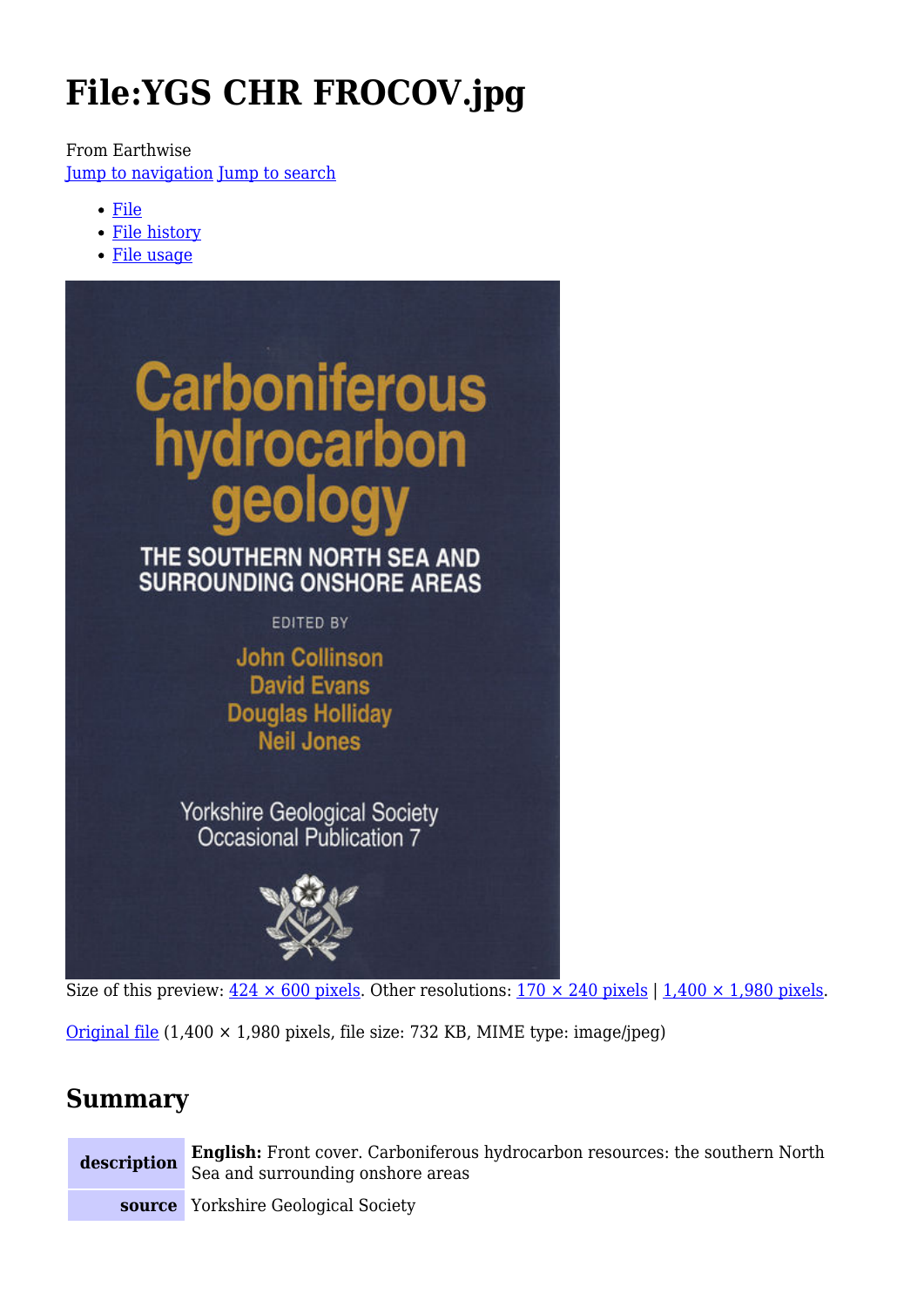# **Licencing**

{{subst:Custom license marker added by UW}}

#### **Copyright for images in Yorkshire Geological Society publications on Earthwise is as follows:**

Images may be reproduced free of charge for any non-commercial use in any format or medium provided it is reproduced accurately and not used in a misleading or derogatory context. Where any images on this site are being republished or copied to others, the source of the material must be identified and the copyright status acknowledged with the relevant attribution.

For all other uses of the images including commercial use please contact the Yorkshire Geological Society

#### **Further copyright information for images from specific books and attribution statements: Yorkshire rocks and landscape**

Images are Copyright Yorkshire Geological Society.

Attribution statement: Image from 'Yorkshire rocks and landscape: a field guide.' Yorkshire Geological Society 2006. [www.yorksgeolsoc.org.uk](http://www.yorksgeolsoc.org.uk)

#### **Northumbrian rocks and landscape**

Images are Copyright Karen Atkinson and Colin Scrutton.

Attribution statement: Image from 'Northumbrian rocks and landscape: a field guide.' Yorkshire Geological Society 2004. [www.yorksgeolsoc.org.uk](http://www.yorksgeolsoc.org.uk)

Carboniferous hydrocarbon resources: the southern North Sea and surrounding onshore areas Images are Copyright Yorkshire Geological Society.

Attribution statement: Image from 'Carboniferous hydrocarbon geology.' Yorkshire Geological Society 2005. [www.yorksgeolsoc.org.uk](http://www.yorksgeolsoc.org.uk)

# **File history**

Click on a date/time to view the file as it appeared at that time.



You cannot overwrite this file.

## **File usage**

The following 3 pages link to this file:

- [Carboniferous hydrocarbon resources: the southern North Sea and surrounding onshore areas](http://earthwise.bgs.ac.uk/index.php/Carboniferous_hydrocarbon_resources:_the_southern_North_Sea_and_surrounding_onshore_areas)
- [Category:Carboniferous hydrocarbon resources: the southern North Sea and surrounding](http://earthwise.bgs.ac.uk/index.php/Category:Carboniferous_hydrocarbon_resources:_the_southern_North_Sea_and_surrounding_onshore_areas) [onshore areas](http://earthwise.bgs.ac.uk/index.php/Category:Carboniferous_hydrocarbon_resources:_the_southern_North_Sea_and_surrounding_onshore_areas)
- [Category:Yorkshire Geological Society](http://earthwise.bgs.ac.uk/index.php/Category:Yorkshire_Geological_Society)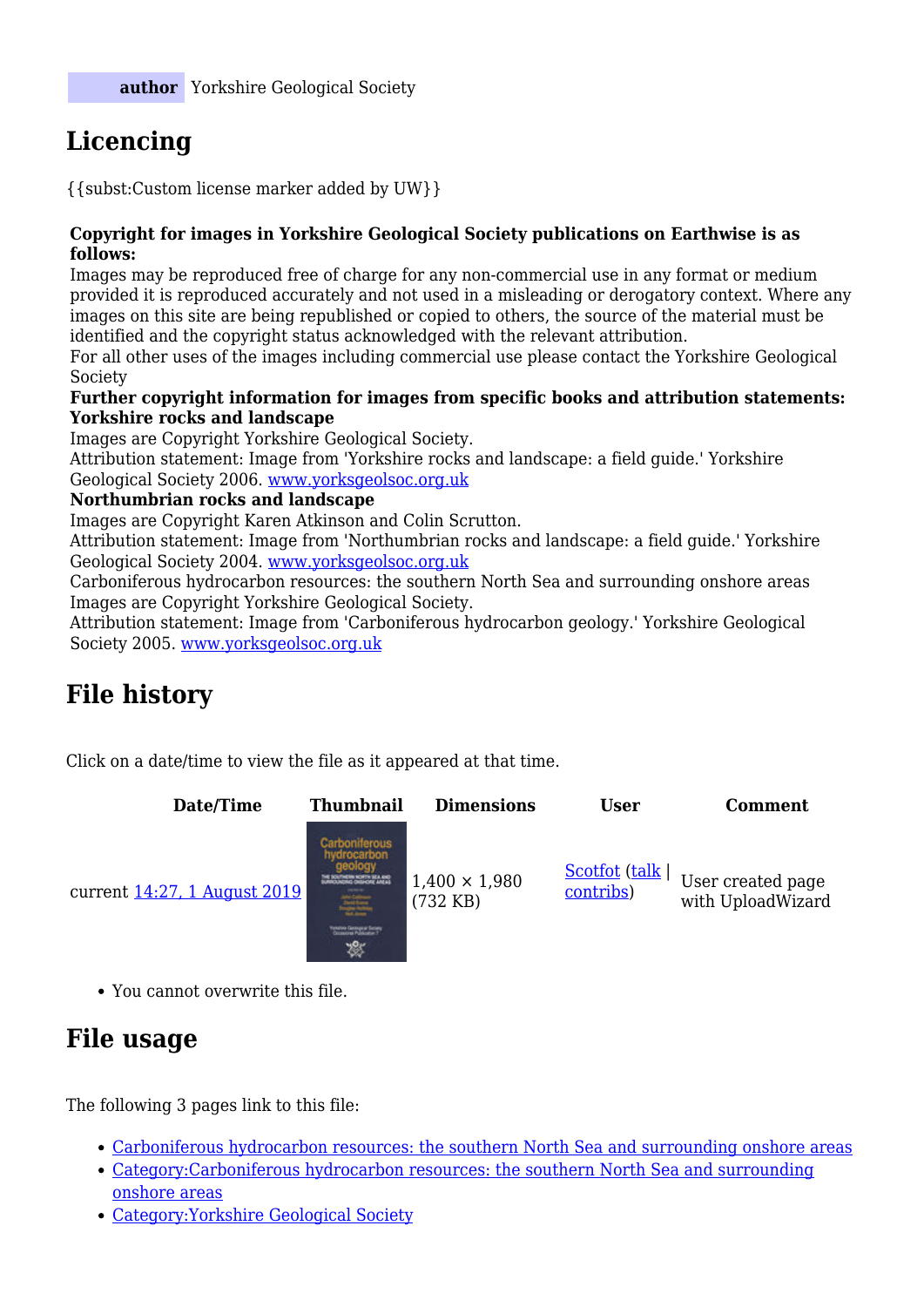Retrieved from

'[http://earthwise.bgs.ac.uk/index.php?title=File:YGS\\_CHR\\_FROCOV.jpg&oldid=41657](http://earthwise.bgs.ac.uk/index.php?title=File:YGS_CHR_FROCOV.jpg&oldid=41657)' [Categories:](http://earthwise.bgs.ac.uk/index.php/Special:Categories)

- [License tags](http://earthwise.bgs.ac.uk/index.php/Category:License_tags)
- [Uploaded with UploadWizard](http://earthwise.bgs.ac.uk/index.php/Category:Uploaded_with_UploadWizard)

# **Navigation menu**

## **Personal tools**

- Not logged in
- [Talk](http://earthwise.bgs.ac.uk/index.php/Special:MyTalk)
- [Contributions](http://earthwise.bgs.ac.uk/index.php/Special:MyContributions)
- [Log in](http://earthwise.bgs.ac.uk/index.php?title=Special:UserLogin&returnto=File%3AYGS+CHR+FROCOV.jpg&returntoquery=action%3Dmpdf)
- [Request account](http://earthwise.bgs.ac.uk/index.php/Special:RequestAccount)

#### **Namespaces**

- [File](http://earthwise.bgs.ac.uk/index.php/File:YGS_CHR_FROCOV.jpg)
- [Discussion](http://earthwise.bgs.ac.uk/index.php?title=File_talk:YGS_CHR_FROCOV.jpg&action=edit&redlink=1)

 $\overline{\phantom{a}}$ 

## **Variants**

#### **Views**

- [Read](http://earthwise.bgs.ac.uk/index.php/File:YGS_CHR_FROCOV.jpg)
- [Edit](http://earthwise.bgs.ac.uk/index.php?title=File:YGS_CHR_FROCOV.jpg&action=edit)
- [View history](http://earthwise.bgs.ac.uk/index.php?title=File:YGS_CHR_FROCOV.jpg&action=history)
- [PDF Export](http://earthwise.bgs.ac.uk/index.php?title=File:YGS_CHR_FROCOV.jpg&action=mpdf)

 $\Box$ 

#### **More**

#### **Search**

Search  $\parallel$  Go

## **Navigation**

- [Main page](http://earthwise.bgs.ac.uk/index.php/Main_Page)
- [Recent changes](http://earthwise.bgs.ac.uk/index.php/Special:RecentChanges)
- [Random page](http://earthwise.bgs.ac.uk/index.php/Special:Random)
- [Help about MediaWiki](https://www.mediawiki.org/wiki/Special:MyLanguage/Help:Contents)